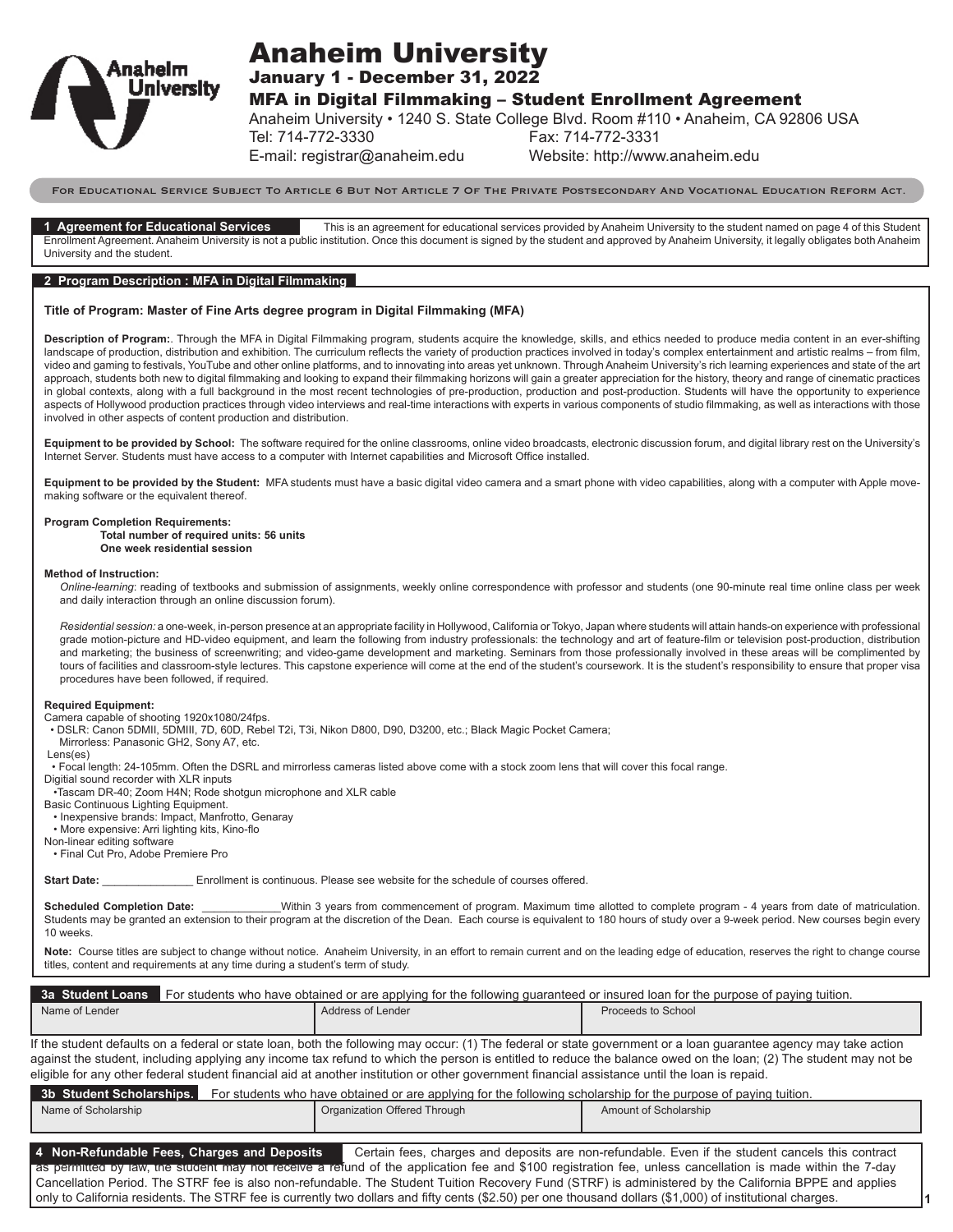## **5. Student Cancellation, Withdrawal, and Refund Rights STUDENT'S RIGHT TO CANCEL**

The student has the right to cancel an enrollment agreement in any manner through the first day of the course, or the seventh day after signing the enrollment agreement, whichever is later (the "Cancellation Period"), and obtain a full refund of all monies paid, less the STRF fee, which is currently two dollars and fifty cents (\$2.50) per one thousand dollars (\$1,000) of institutional charges and applies only to California residents. Students canceling after the seven-day Cancellation Period will receive a refund of all amounts paid, less the non-refundable registration fee of \$100 and the non-refundable application fee of \$75 (for graduate programs) or \$50 (for undergraduate programs).

**6. Student Tuition Recovery Fund.** If the student is not a resident of California or is the recipient of third-party payment of tuition and course costs, such as workforce investment vouchers or rehabilitation funding, the student is not eligible for protection under and recovery from the Student Tuition Recovery Fund.

**7. Obligations of Student and School.** The student will meet all financial obligations as required in this agreement, subject to the student's right to cancel (paragraph 5) and withdraw from the course (paragraph 6). The student will demonstrate reasonable progress toward completion of the program. The school respects the student's rights and privacy and will furnish all of the services listed in the catalog and required of this agreement. The school maintains a website where research materials and library resources can be accessed. The school will maintain student records and, upon graduation and completion of an end-ofprogram survey, will supply an official transcript.

**8. Student Integrity and Academic Honesty.** Students are expected to conduct themselves with the highest ethical and academic standards and to commit no acts of cheating, plagiarism, or falsification of records. Cheating is an act of obtaining or attempting to obtain credit for work by the use of dishonest, deceptive or fraudulent means; plagiarism is the act of taking ideas, words, or specific substance of another and offering them as one's own; falsification of records is a misrepresentation of statements in submitted records.

**9. Admissions Practices.** The applicant has been informed that s/he has been accepted into the program and that official transcripts or required documentation must be received by the institution within one enrollment period not to exceed 12 semester credits, or the student's application will no longer be valid.

**10. Policy on Student Satisfaction and Student Grievance Procedures.** Anaheim University places great emphasis on putting the educational experience of its student body as the first priority of its administration, faculty, and staff. In line with this "Students First, Always" policy, the University seeks to continuously improve the educational experience of its students, including the quality of academics, learning resources, online learning system, and Student Services. Students have the opportunity to provide feedback at the end of each term through questionnaires. In addition, students always have the opportunity to provide feedback, seek assistance, and express grievances to Student Services by sending an e-mail. Grievances sent in writing will receive a response within 10 days of the University receiving the grievance. Once a grievance is received, it will be directed to the appropriate department and the individual responsible for overseeing that department. A student or any member of the public may file a complaint about this institution with the Bureau for Private Postsecondary Education by calling 888-370-7589 toll-free, or by completing a complaint form, which can be obtained on the bureau's internet web site: www.bppe.ca.gov. .Any questions or problems concerning this school which have not been satisfactorily answered or resolved by the school should be directed to the Bureau for Private Postsecondary Education at P.O. Box 980818, West Sacramento, CA 95798-0818. Phone: (916) 431-6959. Fax: (916) 263-1897, or the Distance Education Accrediting Commission (DEAC) at https:// www.deac.org/Student-Center/Complaint-Process.aspx.

**11. Student Complaint Process** Anaheim University is registered with the Maryland Higher Education Commission. The complaint process for students who are enrolled in Anaheim University and reside in Maryland is as follows: (1) Difficulties with program structures, schedules, or other issues should first be discussed with the student's professor. (2) If unresolved, students should then email the support team support@anaheim.edu with any questions or concerns. The support team will respond as quickly as possible with a resolution to the student's problem. Anaheim University is subject to investigation of complaints by the Office of the Attorney General or the Maryland Higher Education Commission. Any complaints should be directed to: Maryland Attorney General, Consumer Protection Division, 200 St. Paul St. Baltimore, MD 21202, 410-528-8662 or 888-743-0823 (toll Free)

| l2 Itemization and total of fees and charges.<br>The following itemizes all of the fees and charges for which the student is responsible.                                                                                                                                                                                  |                                                         |                                                                                                                                                                                                                                                                                                                                                                                                                                                                                                                                                                                                                                                                                                                                                                                                                                                                                                                                                                                |
|----------------------------------------------------------------------------------------------------------------------------------------------------------------------------------------------------------------------------------------------------------------------------------------------------------------------------|---------------------------------------------------------|--------------------------------------------------------------------------------------------------------------------------------------------------------------------------------------------------------------------------------------------------------------------------------------------------------------------------------------------------------------------------------------------------------------------------------------------------------------------------------------------------------------------------------------------------------------------------------------------------------------------------------------------------------------------------------------------------------------------------------------------------------------------------------------------------------------------------------------------------------------------------------------------------------------------------------------------------------------------------------|
| <b>MFA in DIGITAL FILMMAKING DEGREE PROGRAM</b><br><b>Non-Refundable Fees</b><br>Application Fee (Non-refundable after 7 days)<br>S<br>Registration Fee (Non-refundable after 7 days)<br>S<br>STRF Fee* (non-refundable; CA residents only)<br>S<br>DUE UPON SUBMISSION OF THIS ENROLLMENT AGREEMENT<br><b>Course Fees</b> | 75.00<br>100.00<br>67.00                                | Affordable Pay-As-You-Learn System: Pay for only one course at a time, or receive a 10% discount on tuition by paying 100% of your<br>Monthly Payment Plans: Students who choose to pay for their<br>programs with an approved monthly payment plan arrangement<br>program fees at the time you enroll.<br>must complete and sign Attachment D of the Enrollment Agreement.<br>Anaheim University's programs have been approved for VA benefits.<br>*Student Tuition Recovery Fund (STRF): The Student Tuition All monthly payment plans are offered in compliance with the<br>Recovery Fund (STRF) is administered by the California BPPE and regulations of the Truth-in-Lending Act of 1968.<br>applies only to California residents. The STRF fee is currently two payments can be made by check, credit card (Visa, MasterCard,<br>dollars and fifty cents (\$2.50) per one thousand dollars (\$1,000) of<br>American Express or Discover), money order or bank transfer. |
| Tuition per course (\$375 per credit $x$ four credits)<br>S<br>Records Fee per term<br><b>TOTAL PER COURSE FEES</b><br>\$                                                                                                                                                                                                  | 1,500.00<br>200.00<br>1.700.00                          | institutional charges. The State of California established the Student<br>Tuition may be paid on a course-by-course basis. The application<br>Tuition Recovery Fund (STRF) to relieve or mitigate economic loss<br>suffered by a student in an educational program at a qualifying fee must be paid at the time of application, and prior to beginning<br>institution, who is or was a California resident while enrolled, or the first term, students must pay the registration, tuition, and                                                                                                                                                                                                                                                                                                                                                                                                                                                                                 |
| <b>Additional Fees</b><br>Thesis Fee*<br>Residential Session Fee**<br>S<br>(Transportation, Room & Board not included) **<br>Transfer credit fee (per course) (optional)<br>S                                                                                                                                              | 650.00<br>2,200.00<br>75.00                             | was enrolled in a residency program, if the student enrolled in the records fee. For the remaining terms, students must pay the tuition<br>institution, prepaid tuition, and suffered an economic loss. Unless and records fee.<br>relieved of the obligation to do so, you must pay the state-imposed<br>YOU ARE RESPONSIBLE FOR THIS AMOUNT. IF YOU<br>assessment for the STRF, or it must be paid on your behalf, if you are a<br>student in an educational program, who is a California resident, or are ARRANGE A STUDENT LOAN FROM A LENDER, YOU ARE<br>enrolled in a residency program, and prepay all or part of your RESPONSIBLE FOR REPAYING THE LOAN AMOUNT PLUS<br>tuition. You are not eligible for protection from the STRF and you are not ANY INTEREST IMPOSED BY THE LENDING INSTITUTION                                                                                                                                                                      |
| <b>End of Program Fees</b><br>Original Transcript<br>Diploma<br>Replacement Diploma (optional)<br>S<br>Replacement Cover (optional)<br>Each Additional Transcript (optional)<br>Program Completion Letter (optional)                                                                                                       | No cost<br>No cost<br>200.00<br>75.00<br>25.00<br>35.00 | required to pay the STRF assessment, if you are not a California LESS THE AMOUNT OF ANY REFUND.<br>resident, or are not enrolled in a residency program.<br>Note: The list of program fees does not include textbook fees.<br>Textbooks average approximately \$100 - \$200 per course. A textbook<br>list may be found in the online resources of the student website. Some<br>courses require the submission of an original film project; production<br>expenses, including the use of equipment, are the responsibility of the<br>student and are not included in the MFA program fees                                                                                                                                                                                                                                                                                                                                                                                      |
| <b>TOTAL FEES AND CHARGES</b><br><b>Total Cost of Program</b>                                                                                                                                                                                                                                                              | 26,825.00                                               | Please check<br><b>Transfer Credit</b><br><b>YES</b><br>$\overline{NO}$<br>Have you been granted any transfer credits (\$75/course)?                                                                                                                                                                                                                                                                                                                                                                                                                                                                                                                                                                                                                                                                                                                                                                                                                                           |
| *The thesis course requires an additional one-time payment<br>of \$650. A thesis student will pay full tuition and records fees<br>for each term s/he is working on the thesis until it is submitted<br>for examination. The above table includes the average thesis<br>completion time of two terms.                      |                                                         | If so, for which course(s)?                                                                                                                                                                                                                                                                                                                                                                                                                                                                                                                                                                                                                                                                                                                                                                                                                                                                                                                                                    |
| ** The residential fee does not include housing, meals or<br>transportation; costs vary depending on the originating loca-<br>tion of the student and the chosen accommodations. Anaheim<br>University endeavors to find housing at a reasonable cost for<br>students                                                      |                                                         |                                                                                                                                                                                                                                                                                                                                                                                                                                                                                                                                                                                                                                                                                                                                                                                                                                                                                                                                                                                |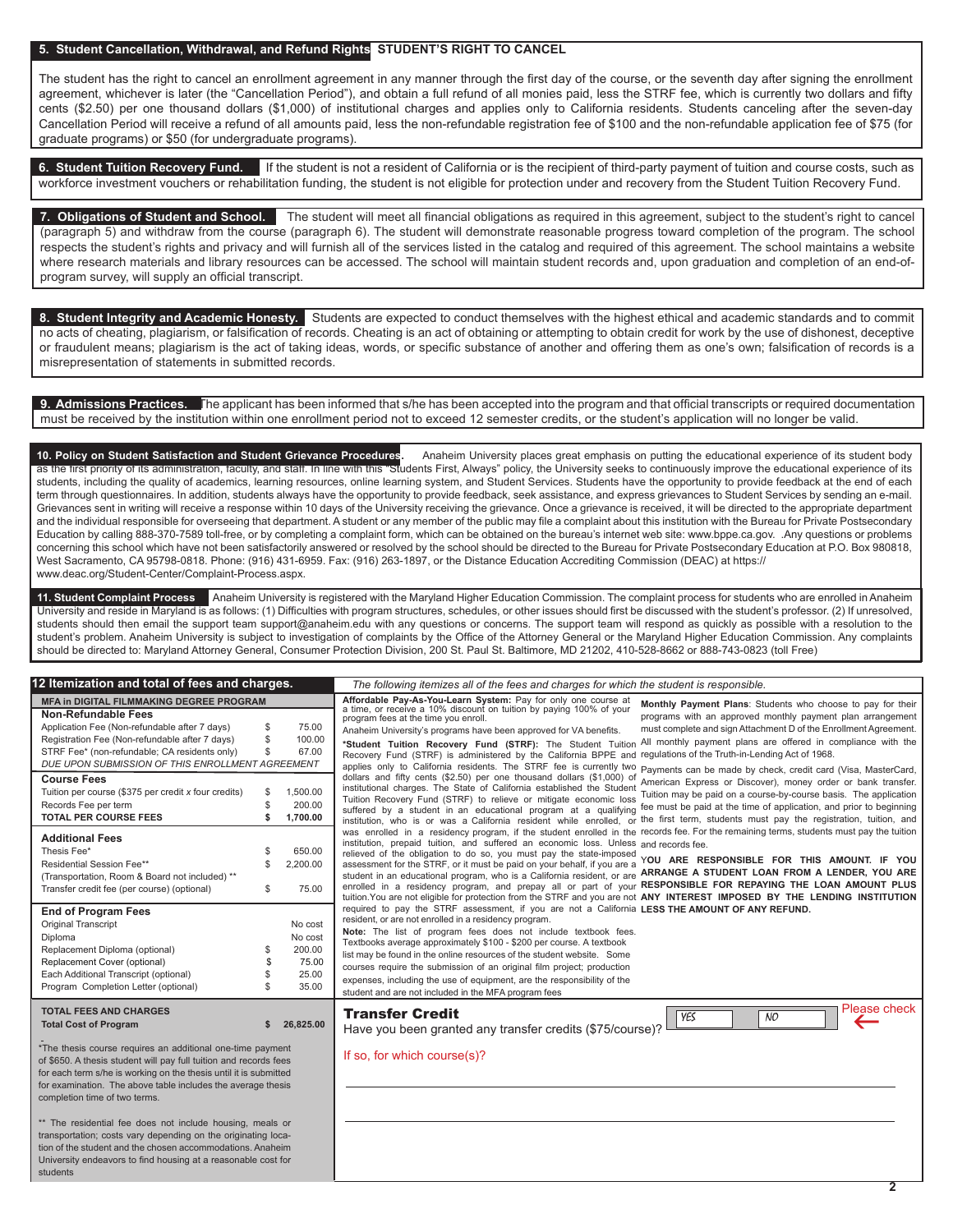|                                                                                                                                                                                                       |                                                                              | I understand that this is a legally binding contract. My signature below certifies that I have read, understood, and agreed to my rights and responsibilities, and that<br>the institution's cancellation and refund policies have been clearly explained to me. I also understand that the University reserves the right to change admission                                                                                                                                                                                                                                                                                                                                                                                                                                                                                                                                                                                                                                                                                                                                                                                                                                                                                                                                                                                                                                                                                                                                                                                                                                                                                                                                                                                                                                                                                            |                               |
|-------------------------------------------------------------------------------------------------------------------------------------------------------------------------------------------------------|------------------------------------------------------------------------------|------------------------------------------------------------------------------------------------------------------------------------------------------------------------------------------------------------------------------------------------------------------------------------------------------------------------------------------------------------------------------------------------------------------------------------------------------------------------------------------------------------------------------------------------------------------------------------------------------------------------------------------------------------------------------------------------------------------------------------------------------------------------------------------------------------------------------------------------------------------------------------------------------------------------------------------------------------------------------------------------------------------------------------------------------------------------------------------------------------------------------------------------------------------------------------------------------------------------------------------------------------------------------------------------------------------------------------------------------------------------------------------------------------------------------------------------------------------------------------------------------------------------------------------------------------------------------------------------------------------------------------------------------------------------------------------------------------------------------------------------------------------------------------------------------------------------------------------|-------------------------------|
|                                                                                                                                                                                                       |                                                                              | standards, tuition and other fees, graduation requirements, and any and all academic and administrative policies or course schedules during my term of study.                                                                                                                                                                                                                                                                                                                                                                                                                                                                                                                                                                                                                                                                                                                                                                                                                                                                                                                                                                                                                                                                                                                                                                                                                                                                                                                                                                                                                                                                                                                                                                                                                                                                            |                               |
|                                                                                                                                                                                                       |                                                                              |                                                                                                                                                                                                                                                                                                                                                                                                                                                                                                                                                                                                                                                                                                                                                                                                                                                                                                                                                                                                                                                                                                                                                                                                                                                                                                                                                                                                                                                                                                                                                                                                                                                                                                                                                                                                                                          |                               |
| Signature of student                                                                                                                                                                                  | Date (Month / Day / Year)                                                    | Signature of Anaheim University Representative                                                                                                                                                                                                                                                                                                                                                                                                                                                                                                                                                                                                                                                                                                                                                                                                                                                                                                                                                                                                                                                                                                                                                                                                                                                                                                                                                                                                                                                                                                                                                                                                                                                                                                                                                                                           | Date (Month / Day / Year)     |
| <b>14b Equipment Requirement</b>                                                                                                                                                                      |                                                                              |                                                                                                                                                                                                                                                                                                                                                                                                                                                                                                                                                                                                                                                                                                                                                                                                                                                                                                                                                                                                                                                                                                                                                                                                                                                                                                                                                                                                                                                                                                                                                                                                                                                                                                                                                                                                                                          |                               |
| equipment; non-linear editing software.                                                                                                                                                               |                                                                              | I understand that in order to successfully complete this program, I must have access to the following pieces of equipment that are not included in the program fees: Camera capable of shooting 1920x1080/24fps; Lens(es) with                                                                                                                                                                                                                                                                                                                                                                                                                                                                                                                                                                                                                                                                                                                                                                                                                                                                                                                                                                                                                                                                                                                                                                                                                                                                                                                                                                                                                                                                                                                                                                                                           |                               |
| Signature of student                                                                                                                                                                                  | Date (Month / Day / Year)                                                    | Signature of Anaheim University Representative                                                                                                                                                                                                                                                                                                                                                                                                                                                                                                                                                                                                                                                                                                                                                                                                                                                                                                                                                                                                                                                                                                                                                                                                                                                                                                                                                                                                                                                                                                                                                                                                                                                                                                                                                                                           | Date (Month / Day / Year)     |
|                                                                                                                                                                                                       |                                                                              |                                                                                                                                                                                                                                                                                                                                                                                                                                                                                                                                                                                                                                                                                                                                                                                                                                                                                                                                                                                                                                                                                                                                                                                                                                                                                                                                                                                                                                                                                                                                                                                                                                                                                                                                                                                                                                          |                               |
| <b>Publicity Release and Personal Data</b>                                                                                                                                                            |                                                                              |                                                                                                                                                                                                                                                                                                                                                                                                                                                                                                                                                                                                                                                                                                                                                                                                                                                                                                                                                                                                                                                                                                                                                                                                                                                                                                                                                                                                                                                                                                                                                                                                                                                                                                                                                                                                                                          |                               |
| webpages, or in other formats.                                                                                                                                                                        | Signature of student:                                                        | I authorize Anaheim University to use my name, statements and likeness, without charge, for promotional purposes in Anaheim University publications, video                                                                                                                                                                                                                                                                                                                                                                                                                                                                                                                                                                                                                                                                                                                                                                                                                                                                                                                                                                                                                                                                                                                                                                                                                                                                                                                                                                                                                                                                                                                                                                                                                                                                               | (Month / Day /                |
| <b>First Name</b>                                                                                                                                                                                     | Last Name                                                                    |                                                                                                                                                                                                                                                                                                                                                                                                                                                                                                                                                                                                                                                                                                                                                                                                                                                                                                                                                                                                                                                                                                                                                                                                                                                                                                                                                                                                                                                                                                                                                                                                                                                                                                                                                                                                                                          | <b>OFFICE USE ONLY</b>        |
|                                                                                                                                                                                                       |                                                                              |                                                                                                                                                                                                                                                                                                                                                                                                                                                                                                                                                                                                                                                                                                                                                                                                                                                                                                                                                                                                                                                                                                                                                                                                                                                                                                                                                                                                                                                                                                                                                                                                                                                                                                                                                                                                                                          | Copy given to student:        |
| <b>Street Address</b>                                                                                                                                                                                 |                                                                              |                                                                                                                                                                                                                                                                                                                                                                                                                                                                                                                                                                                                                                                                                                                                                                                                                                                                                                                                                                                                                                                                                                                                                                                                                                                                                                                                                                                                                                                                                                                                                                                                                                                                                                                                                                                                                                          | Date:<br>(Month / Day / Year) |
|                                                                                                                                                                                                       |                                                                              |                                                                                                                                                                                                                                                                                                                                                                                                                                                                                                                                                                                                                                                                                                                                                                                                                                                                                                                                                                                                                                                                                                                                                                                                                                                                                                                                                                                                                                                                                                                                                                                                                                                                                                                                                                                                                                          |                               |
| City                                                                                                                                                                                                  | State / Province / Prefecture                                                | Zip / Postal Code                                                                                                                                                                                                                                                                                                                                                                                                                                                                                                                                                                                                                                                                                                                                                                                                                                                                                                                                                                                                                                                                                                                                                                                                                                                                                                                                                                                                                                                                                                                                                                                                                                                                                                                                                                                                                        | Country                       |
| Program for which you are enrolling: MFA in Digital Filmmaking                                                                                                                                        |                                                                              |                                                                                                                                                                                                                                                                                                                                                                                                                                                                                                                                                                                                                                                                                                                                                                                                                                                                                                                                                                                                                                                                                                                                                                                                                                                                                                                                                                                                                                                                                                                                                                                                                                                                                                                                                                                                                                          |                               |
| fee is non-refundable after seven days. Please indicate the method of payment you would like to use:                                                                                                  | Bank transfer (please contact registrar@anaheim.edu for further information) | Credit card (form available at http://anaheim.edu/downloadable-documents/au_credit_card_form.pdf)<br>Please check here if you would like to use the same credit card that was used for your application fee<br>Check (please mail to Anaheim University, Office of Admissions Room 110, 1240 S. State College Blvd., Anaheim, CA 92806)                                                                                                                                                                                                                                                                                                                                                                                                                                                                                                                                                                                                                                                                                                                                                                                                                                                                                                                                                                                                                                                                                                                                                                                                                                                                                                                                                                                                                                                                                                  | Please check                  |
| <b>Notice Concerning State Approval</b>                                                                                                                                                               |                                                                              | Anaheim University is approved to operate by the California Bureau for Private Post-Secondary Education. "Approval to operate" means that Anaheim University operates in compliance<br>Notice Concerning Transferability of Units and Degrees Earned at our Institution<br>Anaheim University is accredited by the Distance Education Accrediting Commission (DEAC). The DEAC is listed by the U.S. Department of Education as a recognized accrediting<br>agency and recognized by the Council for Higher Education Accreditation (CHEA). In general, qualifications from accredited universities are widely recognized; however, prospective<br>students are advised to check with their respective school districts, state, professional organizations and government agencies when licensing and/or credentials are the eventual<br>objective of the prospective student. It is entirely up to the discretion of the college, university or institution for which a student is seeking admission, to decide on the acceptance of the<br>said student into a given degree program and the transferability of units and degrees to other institutions is not quaranteed. It is recommended that if transfer of credit or degree is the<br>eventual goal of the prospective student, that the student contact all institutions in which the student is potentially interested in seeking enrollment. The transferability of credits you earn<br>in the Anaheim University Akira Kurosawa School of Film is at the complete discretion of an institution to which you may seek to transfer. Acceptance of the Master in Fine Arts degree<br>you earn is also at the complete discretion of the institution to which you may seek to transfer. If the credits or the MFA degree that you earn at this institution are not accepted at the |                               |
| with state standards as set forth in the California Education Code and the California Code of Regulations.<br>credits or degree will transfer.<br>"I have read and understood the information above." |                                                                              | institution to which you seek to transfer, you may be required to repeat some or all of your coursework at that institution. For this reason you should make certain that your attendance<br>at this institution will meet your educational goals. This may include contacting an institution to which you may seek to transfer after attending Anaheim University to determine if your                                                                                                                                                                                                                                                                                                                                                                                                                                                                                                                                                                                                                                                                                                                                                                                                                                                                                                                                                                                                                                                                                                                                                                                                                                                                                                                                                                                                                                                  |                               |

Any questions a student may have regarding this enrollment agreement that have not been satisfactorily answered by the institution may be directed to the Bureau for Private Postsecondary Education (BPPE), P.O. Box 980818, West Sacramento, CA 95798-0818. Phone: (888) 370-7589. FAX: (916) 263-1897. www.bppe.ca.gov. A student or any member of the public may file a complaint about this institution with the BPPE by calling (888) 370-7589 or by completing a complaint form which can be obtained on the bureau's internet website at www.bppe.ca.gov. **3**